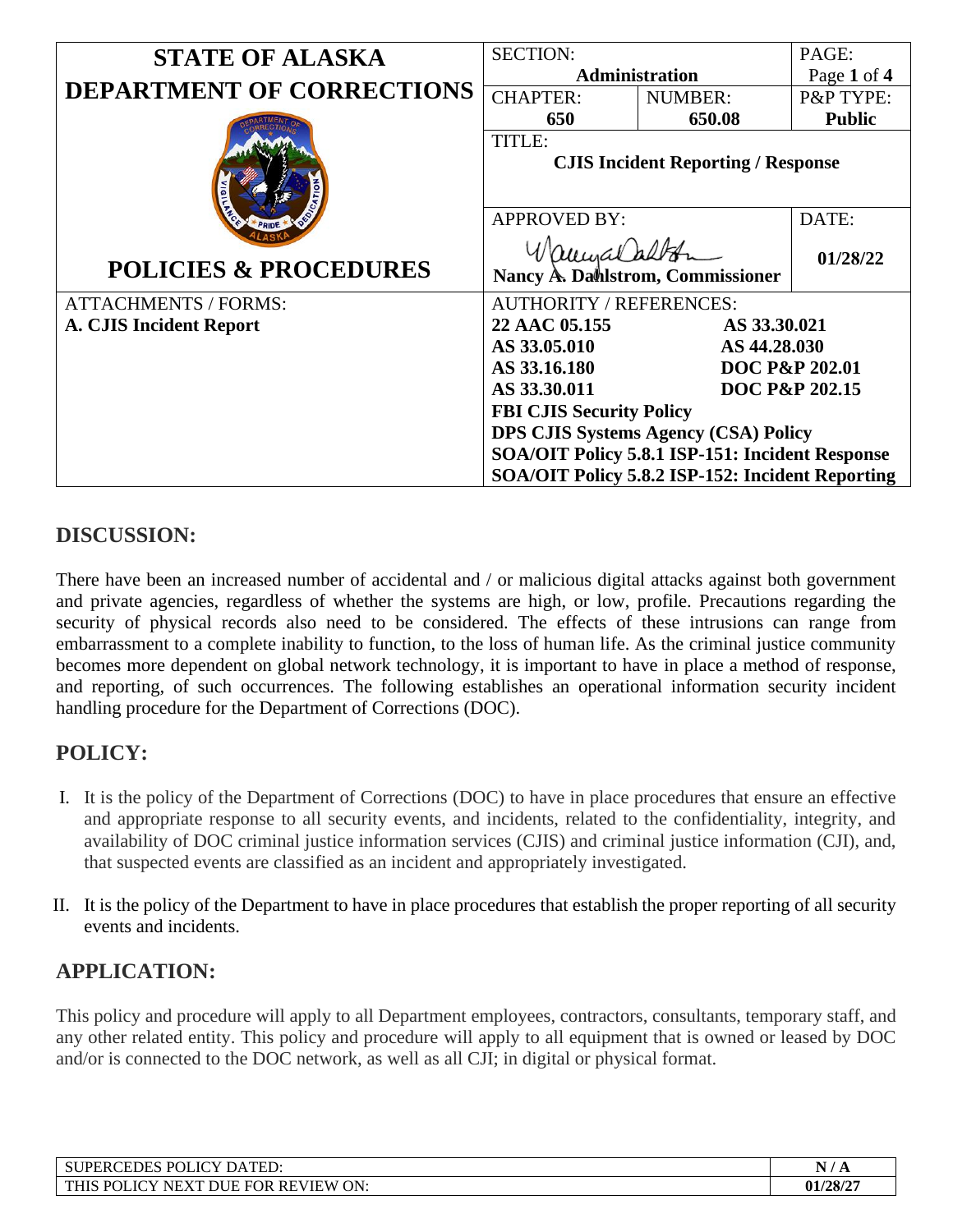| <b>SECTION:</b>                           |         | PAGE:                |
|-------------------------------------------|---------|----------------------|
| <b>Administration</b>                     |         | Page 2 of 4          |
| <b>CHAPTER:</b>                           | NUMBER: | <b>P&amp;P TYPE:</b> |
| 650                                       | 650.08  | <b>Public</b>        |
| TITLE:                                    |         |                      |
| <b>CJIS Incident Reporting / Response</b> |         |                      |

### **DEFINITIONS:**

For additional definitions of key words or phrases used in this policy, please refer to the Definitions section of DOC P&P 651.01 (Criminal Justice Information Access).

### **Findings:**

Conclusions and determinations reached as a result of a CJIS security incident investigation.

### **PROCEDURES:**

- I. Incident Identification and Priority:
	- A. Initial Identification of an Incident:
		- 1. Digital incidents may include:
			- a. Unauthorized access to information system and / or device;
			- b. Inappropriate use (business need);
			- c. Lost media; and
			- d. Intrusion via malware.
		- 2. Physical incidents may include:
			- a. Unauthorized access to physical file and / or printed materials;
			- b. Inappropriate use (business need);
			- c. Lost files and / or printed materials;
			- d. Destruction (accidental or malicious); and
			- e. Openly discussing CJI / Personally Identifiable Information (PII) in the vicinity of others who are not cleared to receive the information.
	- B. CJIS security incidents should be thoroughly investigated by a supervisor, TAC, and/or CJIS Unit. The investigation process of the security incident shall include the gathering of evidence (when applicable). Where possible the supervisor, TAC, and/or CJIS Unit's investigation should answer questions such as (but not limited to):
		- 1. What happened?
		- 2. When did it happen?
		- 3. Where did it happen?
		- 4. How did it happen?
		- 5. Who was involved?

| $D\cap I$<br>T(TV)<br>$\sim$ mm $\sim$<br>$\sqrt{1}$<br>- CT<br>DA <sub>1</sub><br><b>PERCEDES</b> .<br>ED: | $\bullet$ $\bullet$<br><b>D</b> |
|-------------------------------------------------------------------------------------------------------------|---------------------------------|
| <b>POI</b><br>ON:<br><b>THIS</b><br><b>DHE</b><br><b>REVIEW</b><br>.ICY<br><b>FOR</b><br>YТ<br>NE.          | 01/28/2                         |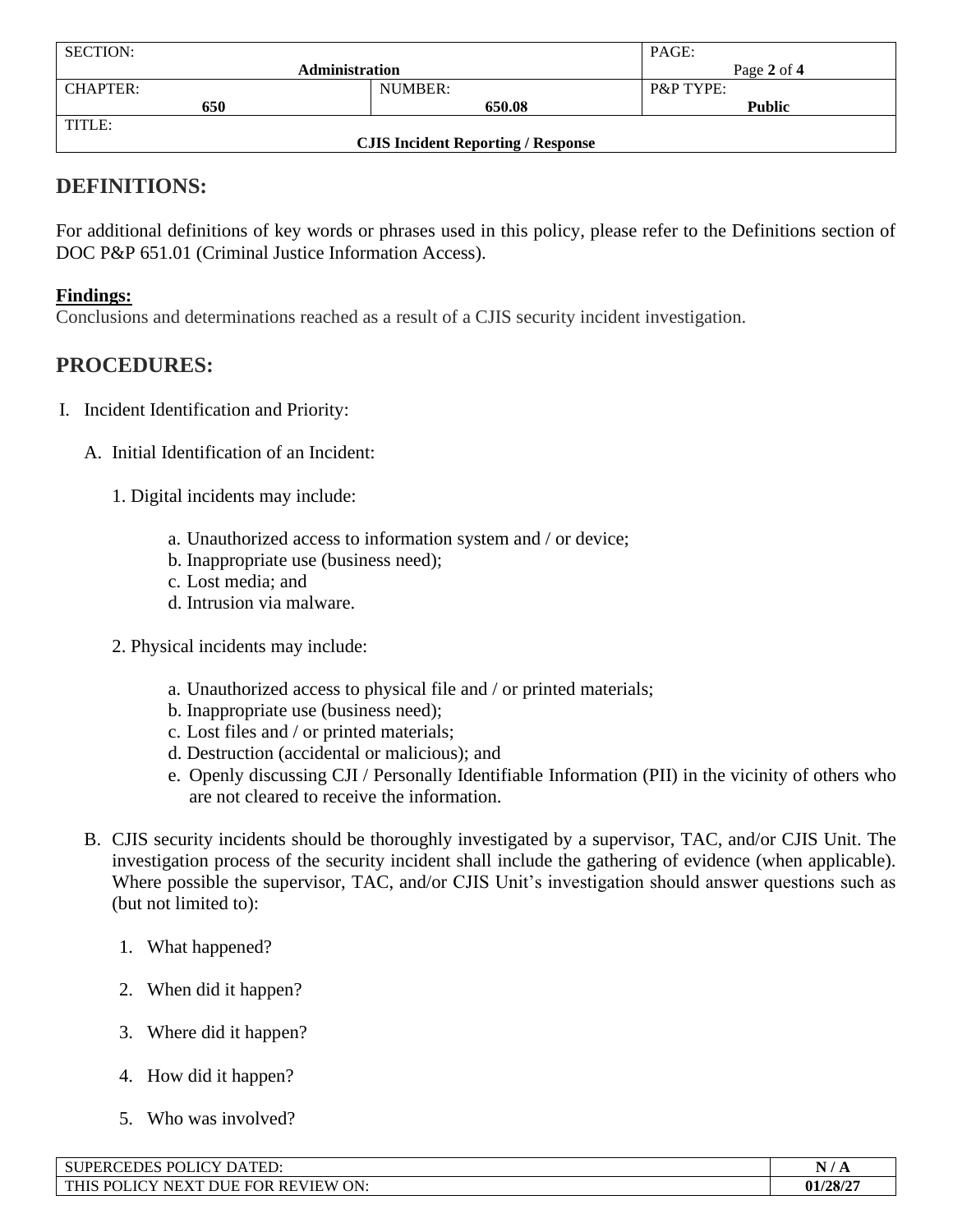| <b>SECTION:</b>                           |         | PAGE:                |  |
|-------------------------------------------|---------|----------------------|--|
| <b>Administration</b>                     |         | Page 3 of 4          |  |
| <b>CHAPTER:</b>                           | NUMBER: | <b>P&amp;P TYPE:</b> |  |
| 650                                       | 650.08  | <b>Public</b>        |  |
| TITLE:                                    |         |                      |  |
| <b>CJIS Incident Reporting / Response</b> |         |                      |  |

- 6. Was there any malicious intent?
- 7. What safeguards failed? (if any)
- 8. What are the repercussions? (if any)
- 9. What could be done to prevent future incidents?

Evidence gathered for security incident investigations may include (but is not limited to): interviews conducted with employees, written statements by staff, hard copy print outs, system or security logs gathered by OIT and/or DOC CJIS, security video footage, any physical or digital information. All evidence will be sent to CJIS Unit for review and consideration leading to any potential findings.

- II. Incident Reporting:
	- A. A CJIS Incident Report Form (Attachment A) shall be filled out at the location of the incident, within two (2) hours of the occurrence.
	- B. The CJIS Incident Report Form shall be reviewed by a supervisor and forwarded to appropriate Terminal Agency Coordinator (TAC).
	- C. The TAC shall forward the incident report (via scan and e-mail) to the DOC CJIS Unit [\(doc.cjis@alaska.gov\)](mailto:doc.cjis@alaska.gov), where upon receipt, a tracking identification number shall be assigned.
	- D. All incident reports will be submitted to the DOC CJIS Unit within 24 hours or by the next business day.

#### III. Incident Response:

The DOC CJIS Unit will investigate the incident based on the following:

- A. Findings will be established.
	- 1. Identify if an incident has occurred.
- B. In the event of an incident, severity shall be determined.
	- 1. **HIGH:** Exposure (or possible exposure) of criminal justice information (CJI), personally identifiable information (PII), protected health information (PHI), Controlled Unclassified Information (CUI), classified information, or other data that could lead to critical losses if disclosed or corrupted.
	- 2. **MEDIUM:** Exposure (or possible exposure) of confidential information that if lost or disclosed could result in a significant loss to the department.
	- 3. **LOW:** Limited or no exposure of confidential information (i.e., Misuse of system, no business reason).

\**Previous incidents may factor into severity level.*

| POLICY DATED:<br><b>SUPE</b><br><b>PERCEDES</b>                                                          | $\overline{\phantom{a}}$<br>- - - |
|----------------------------------------------------------------------------------------------------------|-----------------------------------|
| <b>'OLICY</b><br><b>REVIEW ON:</b><br>DUE FOR<br><b>THIS</b><br>$P\cap I$<br>. VT<br>$^{\circ}$ NEX $_1$ | 01/28/2                           |